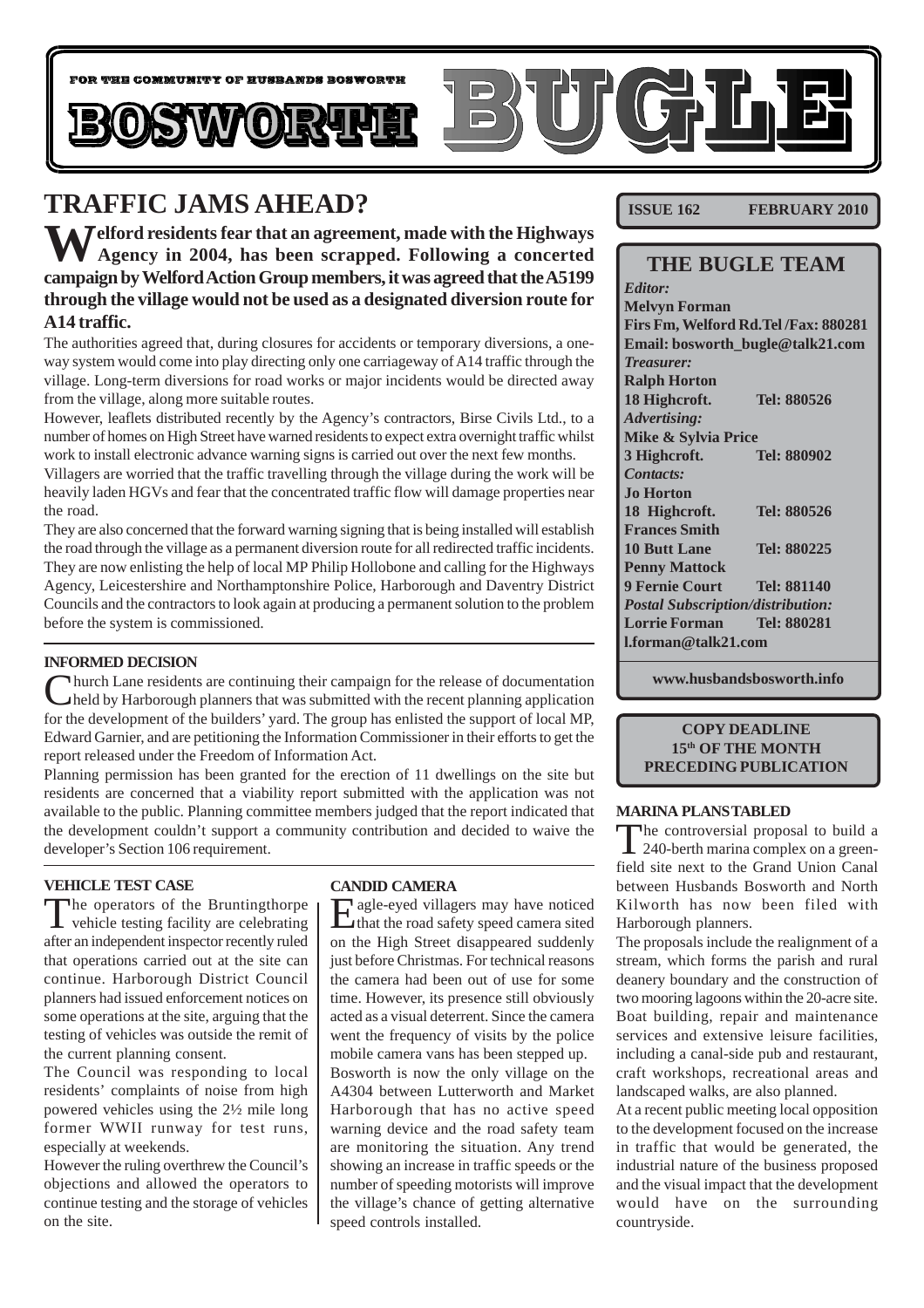#### *From Robert Austin, Church Street*

### **POSTBAG**

I really must protest about the ringing of the All Saints Church Bells between 11.00pm and 11.30pm on Xmas Eve. Not everyone in the village is a 'Christian' and, besides this, this self indulgent cacophony when parents are trying to keep children asleep is wholly unfounded in this day and age when those who wish to attend what I imagine is a call to Midnight Mass know when it is going to occur!! If I were to have a house party which generated such a loud disturbance at this time of night then I would expect a visit from the authorities!! But then again, I wouldn't be so antisocial or un-neighbourly. Maybe thats because Im NOT a "Christian" but a good neighbour!!!!

*From Sarah Maslin, Colorado USA*

Just wanted to thank you for putting the Christmas Festival pictures on the website. Love seeing photos of village events - I could almost be there!

*Editor's Note: Sarah is the daughter of Janice Staples, who lives in Honeypot Lane.*

*From Robert Constable-Maxwell, Chairman HB Branch Royal British Legion*

Poppy Day 2009 We have now received all monies due from our Poppy Day collections during the Remembrance season of last year. The collection area of our branch included North and South Kilworth, Theddingworth, Mowsley and Laughton, as well, of course as Husbands Bosworth. I am delighted to say that we achieved a record result of £2,561, which represented an increase of 7.3% on the previous year.

My colleagues and I would like to thank everyone concerned for the part that they have played in supporting the Poppy Day Appeal, and assisting us in achieving such a splendid result.

### **LOCAL CRIME FILE**

**IF YOU HAVE INFORMATION ON ANY CRIMINAL ACTIVITY CALL MARKET HARBOROUGH POLICE on 0116 222 2222. Countryside Watch Co-ordinator Henry Whatley Ext. 3875 Neighbourhood Watch Co-ordinator Marion Lewis 0116 2483871 NW Community Scheme No. 2123 Local Beat Team PC 1959 David Venables PC 500 Andy Smalley PCSO 6126 Tim Harwood PCSO 6636 Ray Wells Voicemail Service 0116 2485675 Rural & Countryside Liaison Officer PC 1010 Chris Hill CRIMESTOPPERS FREEPHONE 0800 555111**

A vehicle valued at £30,000, left unattended outside the owner's home in Lutterworth with the engine running whilst de-icing, was stolen during the recent cold spell. Harborough Police would urge residents NEVER to leave their cars unattended with the engines running - they are a gift for criminals, and insurance companies may not pay out if your car is stolen in this way.

------

П

П

## **WATCH WORD**

*THE NEIGHBOURHOOD WATCH SCHEME WITHIN HUSBANDS BOSWORTH*

#### **RECENT CRIMINAL ACTIVITY**

!Stable block in Gilmorton broken into in an overnight raid. A door was forced and a generator was stolen

!Spare wheel stolen from a car parked in Theddingworth

!Musical equipment stolen from cars parked near Knaptoft

**Property left on view in a car parked in** Husbands Bosworth was stolen

!Sat-nav unit on display in a car in Walton was stolen

!Handbag stolen from car parked at the doctor's surgery at Husbands Bosworth

!A number of cars parked in Berridges Lane during the recent icy weather were damaged by scratching with a sharp implement. Anyone living in the area who has any information as to who may have committed these offences is encouraged to contact the police on 0116 222 2222.

> П  $\blacksquare$ I.

> П I. ×  $\blacksquare$ Ē Г

#### **COLD WEATHER WARNING**

Every year we hear of tragedies where someone has fallen through the ice and drowned. Under no circumstances should canyone be venturing onto frozen ponds or lakes, you can never tell how much weight the ice can hold, and by the time you do it could be too late. You could also be putting other peoples lives at risk if they have to try and rescue you.

#### **HORSE ALERT**

**Horse keepers are warned that a number of horses have been stolen recently in the area. In many cases the animals have been marked by the thieves with a small plait in their manes or tails to enable them to be identified at night when the actual thefts take place. If you find an unexplained plait on your horse call the police immediately and take extra steps to ensure its security.**

**Northamptonshire Police are urging those living and working in the countryside to be on the look-out for suspicious activity following reports of organised poaching on a number of country estates in the north of the county. Call Daventry police on 03000 111222 if you have any information.**

DIANE E. HALL Beauty Therapist CIBTAC ITEC CIDESCO qualified Full range of luxury treatments in tranquil surroundings Facials, body treatments, manicure, pedicure, waxing, tanning *Stockist of Susan Molyneux products* Brochures and Gift Vouchers available Tel: 01858 880567 or 07732 571714

COMPLETE CAR CARE

Accident repair specialist Bodywork, dent, scratch and stone-chip repair Servicing, alloy refurbishment, welding MoT repair Valeting, full body polish Parking sensors, handling kits, etc. fitted Call Ben on 07710 024070 Based at Unit 2, Pebble Hall Farm between Husbands Bosworth and Theddingworth

.............

п F  $\blacksquare$ ē х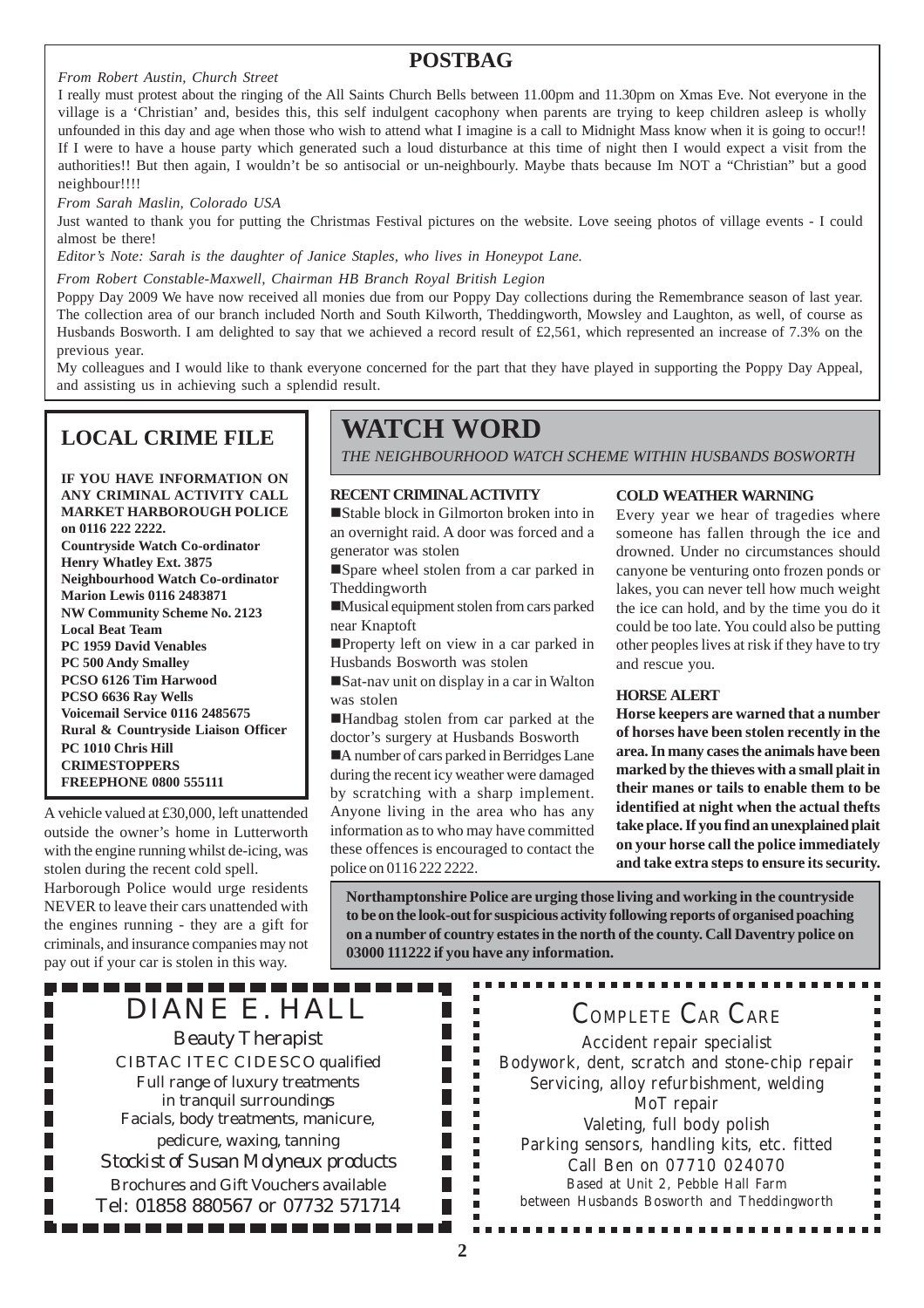## **BOSWORTH IN FOCUS**

*A ROUND-UP OF LOCAL NEWS & VIEWS*

#### **SAVING BOSWORTH...**

The domestic battery industry is coordinating a take-back service for used batteries. The industry-led scheme, which it is hoped will be taken up by all the UK's major battery suppliers, will start in February. All domestic batteries from button-cell watch and hearing-aid batteries, phone and power tool batteries, through to large lantern batteries can be returned to point of sale collection bins.

Domestic batteries contain material such as lead, mercury, lithium and cadmium, which can be harmful to the environment and those collected will be recycled where possible and the waste disposed of responsibly.

Look out for collection bins where you normally buy your replacement batteries and help to save the planet!

Scrap car batteries, waste oil and paint can be safely disposed of at the County Council refuse and recycling depots.

#### **BOILERMAN COMETH!**

The government sponsored Energy Saving Trust is funding a £50m scheme to replace inefficient boilers. The initiative, which will save  $\mathrm{CO}_2$  emissions equal to removing over 45,000 cars from the roads, was announced recently by the Energy Secretary, Ed Miliband.

Successful applicants will be awarded a voucher worth £400 to be used when replacing their old boiler with a more efficient new one. The British boiler manufacturing industry and energy suppliers are also embracing the scheme with their own additional incentives.

The scheme may also encompass renewable energy installations, such as bio-mass boilers or heat pump systems in a scheme where a conventional boiler is also being replaced.

For more information on this and a whole range of other energy saving ideas go to www.energysavingtrust.org.uk

## **LOCAL NEWS IN BRIEF**

!A horse stolen recently from **Northampton** was found at Holyhead Docks, Anglesey. Thieves, who had intended to export the animal to Ireland, had abandoned the horse at the quayside when they realised that it had been micro-chipped.

!Leicestershire County Council are to trial a scheme which will see street lights turned off from midnight to 5.30am in a number of county villages. Locally the trial will operate, subject to appropriate assessments of safety issues, in the villages of **Smeeton Westerby** and **Lubenham**. If the pilot scheme proves successful and no adverse problems arise, villages throughout the county may be dimmed.

!A **Peatling Magna** resident has been charged with anti-social behaviour after letting a hedge on his land grow too high. Harborough District Council prosecuted the man after he ignored warnings to cut it down to an acceptable height. He was convicted under the Anti-social Behaviour Act 2003 and fined £300, with £2,000 costs.

#### **VILLAGE HALL KEYS**

Do you hold a key to the village hall but have stopped being a regular user? If so, the village hall committee would like your key back! Please could any unused keys be returned to the Bookings Officer, Sue Dhillon at 19 Bell Lane. Thank you!

#### **CAMERA.... ACTION!**

The Bosworth website carries a *Bosworth in Camera* page that features pictures of local scenes. If you would like to share your pictures with the rest of the world please send them to the Bugle Team. Photographs can be scanned and returned.

#### "**AND THE WINNERS ARE...."**

**A very big thank-you to everyone who entered our festive quiz. In a very close run contest the winners were the Hall family, who scored a magnificent 455 points out of a possible 459, narrowly defeating the Pennington and Lawrence families.**

**Sumptuous prizes will be delivered to our winners as soon as our Treasurer goes shopping.**

*EDITOR'S NOTE: I'd like to take this opportunity to thank Ralph Horton for compiling the Festive Quiz. We hear that he will shortly be open to bribes for next year's offering...*

#### **WE ARE WHAT WE EAT?**

Food security is becoming increasingly important. Bar-coding should give us some clues as to the origins of some of the products that we eat. The first two or three digits of an EAN-13 bar-code identify the country in which the code was assigned. BEWARE, though - they may not indicate where the goods were manufactured - only where they were packed for retail.

Some countries, perhaps aware of adverse reaction to their production methods, may export their products for packaging and barcoding in more favoured areas. China, for example, often exports food products such as eggs, poultry and meat produced in poor conditions to neighbouring countries for forward export.

| $10111$ and $1011$ |                         |
|--------------------|-------------------------|
| 000-019 US         | 487 Hong Kong           |
| 030-039 US         | 490-499 Japan           |
| 060-139 US         | 500-509 UK              |
| 300-379 France     | 600-601 S. Africa       |
| 400-440 Germany    | 690-695 China           |
| 450-459 Japan      | 740-750 Central America |
| 471 Taiwan         | 754-755 Canada          |
| 480 Philippines    | 880-899 S.EAsia         |
|                    |                         |

**For a full list of current bar-codes go to: www.adams1.com/upccode.html**



## **Seasoned Hardwood**

### **Logs and Kindling**

**Sourced from local sustainable woodlands FREE, fast, friendly and reliable home delivery service Delivered in convenient and re-useable bags Contact: Mark on 07813 103995 or**

**whmestate@btinternet.com**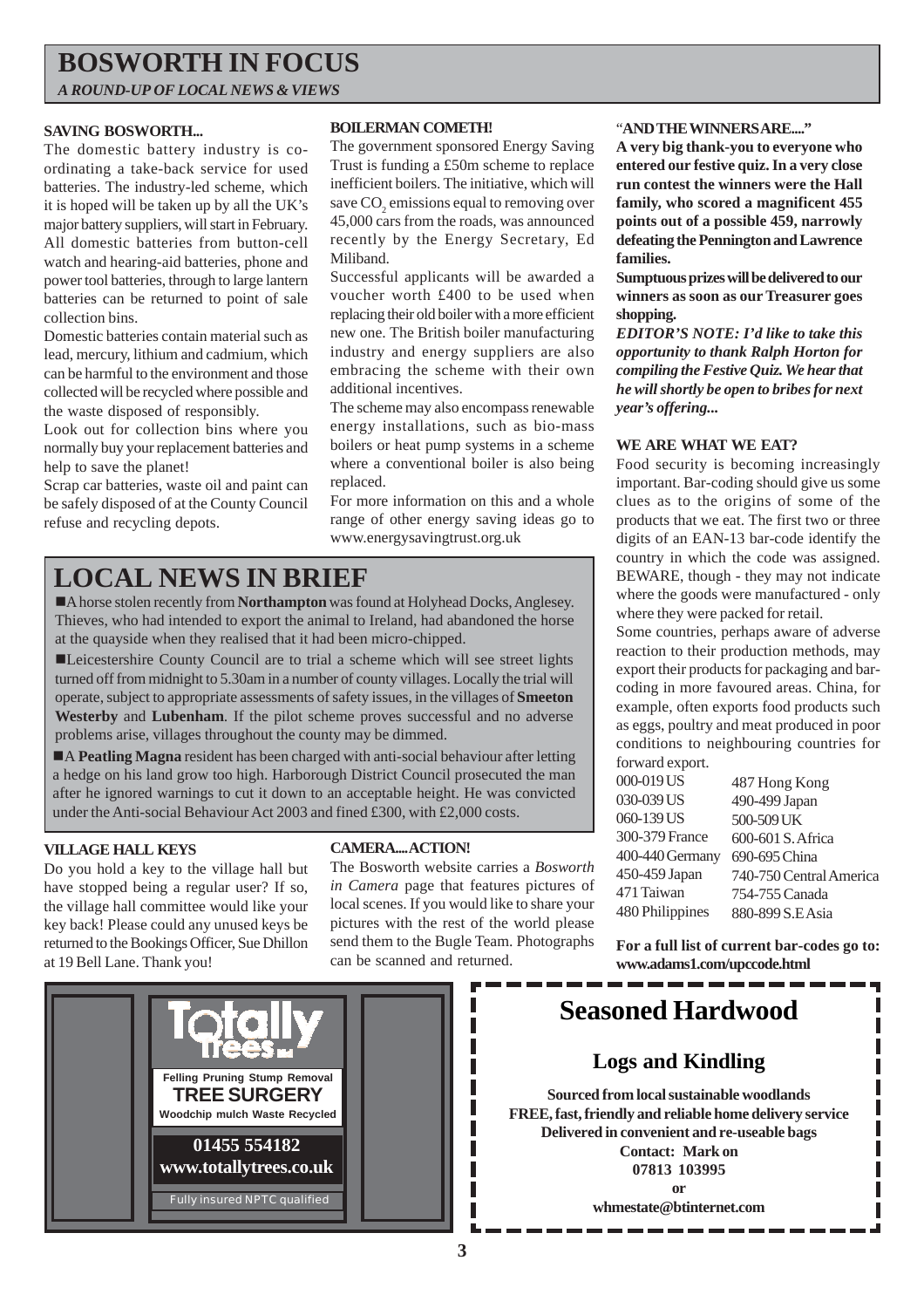## **SCHOOL REPORT**

*HUSBANDS BOSWORTH C. of E. PRIMARY SCHOOL*

#### **CLOSING DATE NEARING FOR SCHOOL PLACES**

Parents of children due to start school for the first time are being urged not to miss the closing date for places. Applications for infant or primary school places for children who will be four years old by September  $1<sup>st</sup>$  must be in by February  $22<sup>nd</sup>$ . This applies even for a child wishing to attend a school in their natural catchment area. Late applicants may not be offered a place at any of their preferred schools or even their catchment area school so parents are being urged to make sure they don't miss the closing date.

For a placement application form, please visit www.leics.gov.uk/admissions, contact the County Council's Allocations Section on 0116 305 6684 or e-mail: admissions@leics.gov.uk. You can also pick up a form from your local school.

Ivan Ould, Leicestershire County Council Cabinet Member for the Children and Young People's Service, said: "It is very important that all parents apply on time to give their children the best possible chance of being offered a place in their preferred school. If parents are late and there are a lot of requests, even if they live next door to the school, they are unlikely to get a place for their child."

"Last year, we were very successful in meeting parents' preferences but as always, late applicants run the risk of disappointment as schools do become full."

The admissions process adheres to central government rules and parents have the right to have an appeal heard by an independent panel.

**A Community Safety Stall, run by members of the local Neighbourhood Watch Scheme, is held at Market Harborough's Market Hall on the first Tuesday of each month. The stall is a point of contact for local residents, providing free information on crime prevention and community safety matters. Referals to the Harborough Be Safe scheme, which fits security devices at the homes of elderly, vulnerable and victims of crime, can also be completed at the stall.**

#### **E-NUMBERS**

**Food additives appear regularly on labels and in foods. Unfortunately we are vulnerable to 'additive' exploitation and there are thousands of them, some bad, some good.. Some bad examples are: Sodium acetate - E262 is a food preservative but is a chemical used in the paper industry and in heating pads.**

**Saltpetre - E249 is a preservative, used in some fireworks.**

**Sodium Nitrite - E250 makes meat look redder and prolongs shelf life but is linked with cancer of the lungs, stomach and pancreas.**

**Behavioural problems also appear related to some additives. Some E-numbers in this country are banned in others and vice versa. It is worth checking on line if you have any concerns.**

*Nicole Franklin, Reiki Practicioner*

n I

#### **BYGONE BOSWORTH**

*The Historical Society's Periodical Journal*

John Armour from Rutherglen, Scotland, emailed us recently. His uncle and aunt, Alf and Nettie Hogben, with their son Ewan (now deceased) ran Hillsome House in the early 1950s.

John writes: "The hotel had a piggery and grew vegetables and fruit. I remember I couldn't eat strawberries for years after one summer helping to pick the ones grown at Hillsome. They were huge beauties! Too many in the tummy - too few in the basket! They also had a tree, which you could punch hard and your fist sank into the bark without hurting you.

The last time I was there was on a weekend pass from the army whilst in Aldershot in 1952. My uncle would pick me up from the train at Rugby station."

*Editor's Note: Hillsome House later became the Fernie Lodge Hotel, which built up a reputation for its fine cuisine and hospitality at a time when folk rarely ate out. The Fernie was demolished in 2003 and replaced by Fernie Court.*

*The tree that John mentions was probably the Giant Sequoia, which stood in Mike and Sylvia Price's garden in Highcroft until it was struck by lightning in May 2001.*

#### **All Saints Parochial Church Council**

**ACTIVITY GROUPS 2010**

Contact: Peter Jones 880741 **Art Workshop** Contact: Ann Saxton 880971 **Badminton Club** Contact: Lorrie Forman 880281 **Bosworth Belles** Contact: Linda Lawton 880503 **Conservative Association** Contact: Robert Maxwell 880361 **Craft Group** Contact: Tricia Day 880748 **Handbell Ringers** Contact: David Staples 880668 **Historical Society** Contact: Isobel Pepperill 880081 **1st Kilworth Scouts/Beaver unit** Contact: Andrew Lambert 880922 **Playing Field Committee** Contact: Jennifer Rogers 880401 **Royal British Legion** Contact: Robert Maxwell 880361 **Short Mat Bowls** Contact: Frank Thorp 880003 **Tennis Club** Contact: Jennifer Rogers 880401 **Tower Bell Ringers** Contact: Geoff Armitage 880066

#### **Personal Training** П **with "Pilates Matt"** Г

**Incorporating: Weight Loss, Stress Management, Speed, Agility and Quickness Training Boot-Camp Style Training or**

. . . . . . . . .

**Specialist Training Plans tailored to suit your needs Totally Confidential Service To make this year your year please call Matt on 07912 368474**

-----------

## Town & County Transfers

Private hire taxi and courier service Local and long distance taxi service Days out, nights out - up to  $6$  passengers

Ring Sam Moreton 01858 880545 or 07546 218637

Ш ш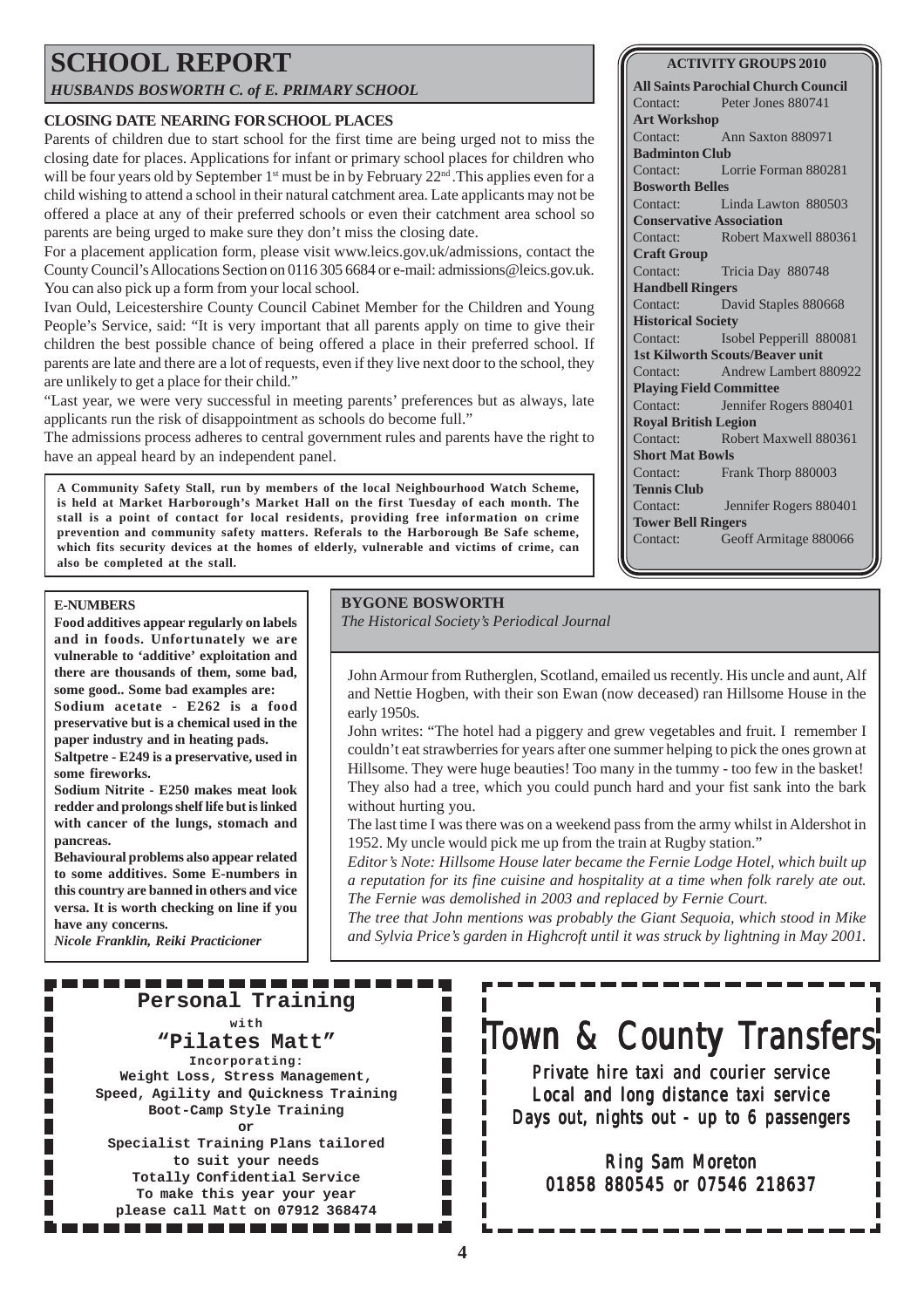#### **Angela Morgan**

Acupuncture, crystal healing, meditation Classes, Healing Workshops. Contact: Angie 01455 559975 **Begley Plumbing & Heating** Plumbing & heating engineer. Contact: Frank Begley 880541 **Chris Begley Building Ltd.** NHBC Registered building contractor Contact: Chris 07748 184659 **Gordon Begley** Building & roofing contractor. Contact: Gordon Begley 880028 **Peter Begley** Building contractors, flat roofing Contact: Peter Begley 880517 **Croft Farm Bed & Breakfast** AA 4\*\*\*\* accommodation Contact: Jane Smith 880679 **Rob Dargue** General carpentry & woodwork Contact: 880803 or 078345 872205 **Nick Farrington** High class painter and decorator 30 years experience Any work undertaken Contact: 880955 or 07958700659 **Honeypot Pre-school** Contact: Denise Brant 07805 926872 **Honeypot Lane Bed & Breakfast** Contact: Carolyn Goffe 880836 **Husbands Bosworth Surgery** Contact: Drs. Dowell & Maxwell 880522 **Joseph Morris Butchers** High class family butchers Contact: David Morris 575210 **Languard Ltd.** Weed control, fumigation and thermal insulation. Contact: Will Kay 880898 **Lodge Farm Luxury Toilet Hire** A luxury loo for your posh do! Contact: Heidi Timms 881386 **Mike Price Heating Engineer** Oil-fired boiler servicing & repair Contact: Mike Price 880902 **Paul Bolton School of Motoring** Expert driving instruction Contact: Paul Bolton 880115 **Totally Trees Ltd.** Tree surgery and stump grinding Contact: Jacqui Mitchell 01455 554182 **Wharf House Kennels** Kennel and cattery services Contact: Kim McGuigan 880905 **Woodpecker Tree Surgery** All aspects of tree surgery undertaken Contact: Chris Wright 880183

## **TRADE DIRECTORY 2010 ACTIVITY GROUPS**

#### **HISTORICAL SOCIETY**

Members who braved the treacherous conditions to get to the recent meeting were rewarded by an excellent filmshow presented by Len Holden of The Harborough Movie Makers. The subject of the evening was the film makers' acclaimed documentary film of the Battle of Naseby. The film, which took 18 months to produce, discusses the build up to the battle, the political scene during the Civil War and charts the geographical and topographical reasoning for the choice of battle site.

**\*\*\*\*\*\*\*\*\*\*\*\*\*\*\***

The next meeting of the Historical Society will be on Wednesday, February 3rd at 7.30pm in the Church Hall, when local historian, Phillip Warren, will be discussing the history of the Symington family of Harborough and the rise of the famous Liberty bodice! **\*\*\*\*\*\*\*\*\*\*\*\*\*\*\***

The Historical Society has recently published *Bygone Bosworth No 16*, the Transcription of the 1901 Census for Husbands Bosworth, which includes family history and social information about the village. Copies are for sale at £3.50. Please contact Isobel on 880081 to order a copy. *STOP PRESS:* Free copies of Bosworth 2000AD, a snap-shot of village life at the turn of the new millennium are still available.

#### **RAINBOWS UPDATE**

A plea in the *Bugle* for new volunteers to take over Rainbows has been answered. Katharine Wright and Michelle Bennett, both of Husbands Bosworth, will be running the group, assisted by Anne Reynolds from South Kilworth.

Rainbows is open to girls aged 5 to 7 years of age and meets on Monday evenings in the Village Hall from 5.30pm to 6.30pm.

Anyone interested in joining Rainbows or putting their names down on the waiting list should contact Katharine Wright on 881757.

#### **FLOWER POWER**

Would you like to learn the art of flower arranging or improve your existing skills? If enough people are interested it may be possible to set up a flower arranging class in the village. Dates and thymes will be arranged later!

For more information or to register your interest please call Heather on 880165.

#### **QUESTION TIME**

The Annual Village Hall Quiz will take place on Friday, February  $26<sup>th</sup>$  starting at 7.30pm, prompt, in the Village Hall.

This year's quiz is set by the smart alecs from the Handbell Ringers group who won the competition last year. Teams of 4 are invited from local groups,families, businesses and individuals. Entry is a measly £2 per person, in aid of Village Hall funds. Light refreshments will be served in the interval but please bring your own drinks and glasses.

Don't forget - the winning team sets the quiz for next year, so there is all to play for!

To book a table please call David or Janice Staples on 880668 as soon as possible.

*The Handbell Ringers would like to thank the Pilates group for letting them steal their coveted Friday night slot!*

#### **BOSWORTH BELLES**

The February meeting of the Bosworth Belles will take place on Wednesday, February 24<sup>th</sup> when members will be entertained by a former Beefeater, Yeoman Warder of the Tower of London. This promises to be a very popular evening with an extremely humorous speaker - behind the scenes tales and shameless namedropping! Call Penny on 881140 for more information.

#### **CRAFT GROUP**

-----------------

The Craft Group meets on the second Wednesday of each month in the Village Hall. Call 880748 for details

. . . . . . . .

F Г

## **BOSWORTH GARAGE**

**Vehicle servicing and MoTs Collection & delivery available Personal attention Call Chris on 01858 880580 or 07811 625027** **WOODPECKER TREE SURGERY**

All aspects of tree-work undertaken from dismantling large roadside trees to pruning and reshaping small garden trees. We also offer a stump grinding service. Professionally qualified and insured. **For free quotation and advice call Chris on: 01858 880818 www.woodpeckertrees.com ufn**

F.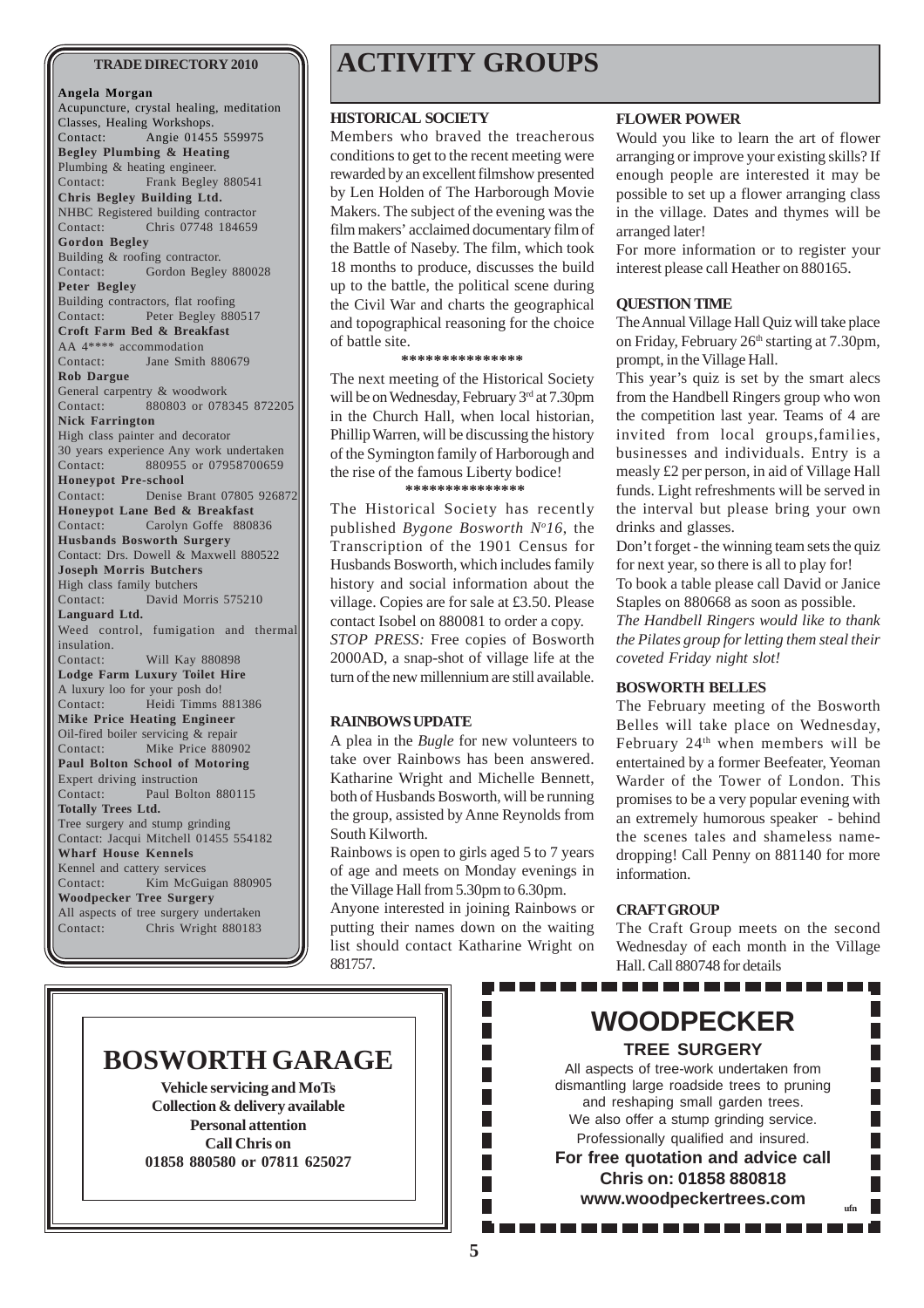## **PARISH COUNCIL NEWS** LOCAL OFFICERS

### **The next meeting of Husbands Bosworth Parish Council will be on Tuesday, February 2nd at 7.30pm in the Committee Room of the Village Hall.**

**All Parish Council meetings are open to the public. Visitors will be invited to address the meeting, if they so wish, on any matter of community interest.**

**Please contact the Parish Clerk on 880910 if you have any matter of business that you would like the members of the Parish Council to discuss.**

**Under the terms of the Freedom of Information Act 2000 certain Parish Council documents are available for public scrutiny by prior arrangement with the Parish Clerk.**

#### **WEATHERWATCH 2009**

**Rainfall total: 2009 784.75mm (31.4")** 2008 958.5mm (38.3") **Driest Month: 2009 February 16mm (0.75")** 2008 February 36.5mm (1.5") **Wettest Month: 2009 July 168.5mm (6.75")** 2008 January 120mm (4.8") **Wettest Day 2009 Mar. 3rd, Jul 3rd & 29th 30mm (1.25")** 2008 Mar 15<sup>th</sup> & Sept 1<sup>st</sup> 28mm (1.2") **Snowfall: 2009 475mm (17") 12 days** 2008 100mm (4") 3 days 2007 190mm (7.25") 5 days 2006 100mm (4") 3 days 2005 190mm (7.25") 8 days **Temperature Variations 2009: Highest:** 30°C June 30<sup>th</sup> **Lowest:**  $-7^{\circ}\text{C}$  Jan  $5^{\text{th}}$ ,  $6^{\text{th}}$ , Feb  $6^{\text{th}}$  & Dec  $18^{\text{th}}$ . <u>ය</u> ග

### *BUGLE CRACKER...*

*A consultant was showing a politician around a Scottish hospital on a fact-finding tour. Near the end of his visit he was shown a ward of patients with no obvious injuries. As he approached, the nearest patient suddenly sat up in bed and proclaimed: "Fair fa' yer honest, sonsie face; Great chieftain o' the puddin' race!"*

*The politician, taken aback, moved quickly to the next patient, who immediately said, "Some hae meat and canna eat, And some wad eat that want it." In the next bed the patient cried out, "Wee sleekit cow'rin tim'rous beastie, O what a panic's in thy breastie!" "What are these people in here for?," cried the politician desperately. "Och, this is our Burns Unit", said the consultant.*



```
The one stop shop for trailer sales, rental accessories and repairs
```
### **THE RECORD OFFICE ON THE WEB!**

The archives are dusty no longer! Visit the first video on Leicestershire County Council's website to see some of the treasures held at the County Record Office. Find out how the Office's staff can help you to answer your family history and local research queries.

The film will answer questions like:

!What is the Record Office and how can it help me?

!What will I have to do when I visit for the first time?

!What resources does it hold? To find the film go to the County Record Office homepage: www.leics.gov.uk/ recordoffice and click on the link.

**METHODIST CHURCH Coffee Morning** Wednesday, February 17<sup>th</sup> 10.00am-12.00noon. at 12 Butt Lane.

Visitors always welcome.

#### **Husbands Bosworth Parish Council: Councillors**

William Fletcher 880910(Chair) Melvyn Forman 880281 Geoffrey Armitage 880066 Patricia Day 880748 Heather O'Connor 880165 Susan Fisher 880026

#### **Parish Clerk**

Jackie Fletcher, 13 School Lane, H.B. LE17 6III Tel: 880910 E-mail: jackiehbpc@btinternet.com

#### **District Councillor**

Brian Smith 10 Butt Lane, H.B. LE17 6LN Tel: 880021 Email: b.smith@harborough.gov.uk

#### **County Councillor**

Graham Hart Lilac Cottage, Willoughby Waterleys, Leicester LE8 6UF Tel: 0116 2478600 E-mail: graham.hart@leics.gov.uk

#### **Member of Parliament**

Edward Garnier QC MP Constituency Office 24 Nelson St. Market Harborough LE16 9AY Tel: 464146 House of Commons London SW1A 0AA Tel: 020 7219 4034 Fax: 020 7219 6735 E-mail: garniere@parliament.uk

*VILLAGE HALL BOOKINGS Sue Dhillon 881251 CHURCH HALL BOOKINGS Janice Staples 880668 SPORTS PAVILION ENQUIRIES Audrey Marlow 880316*

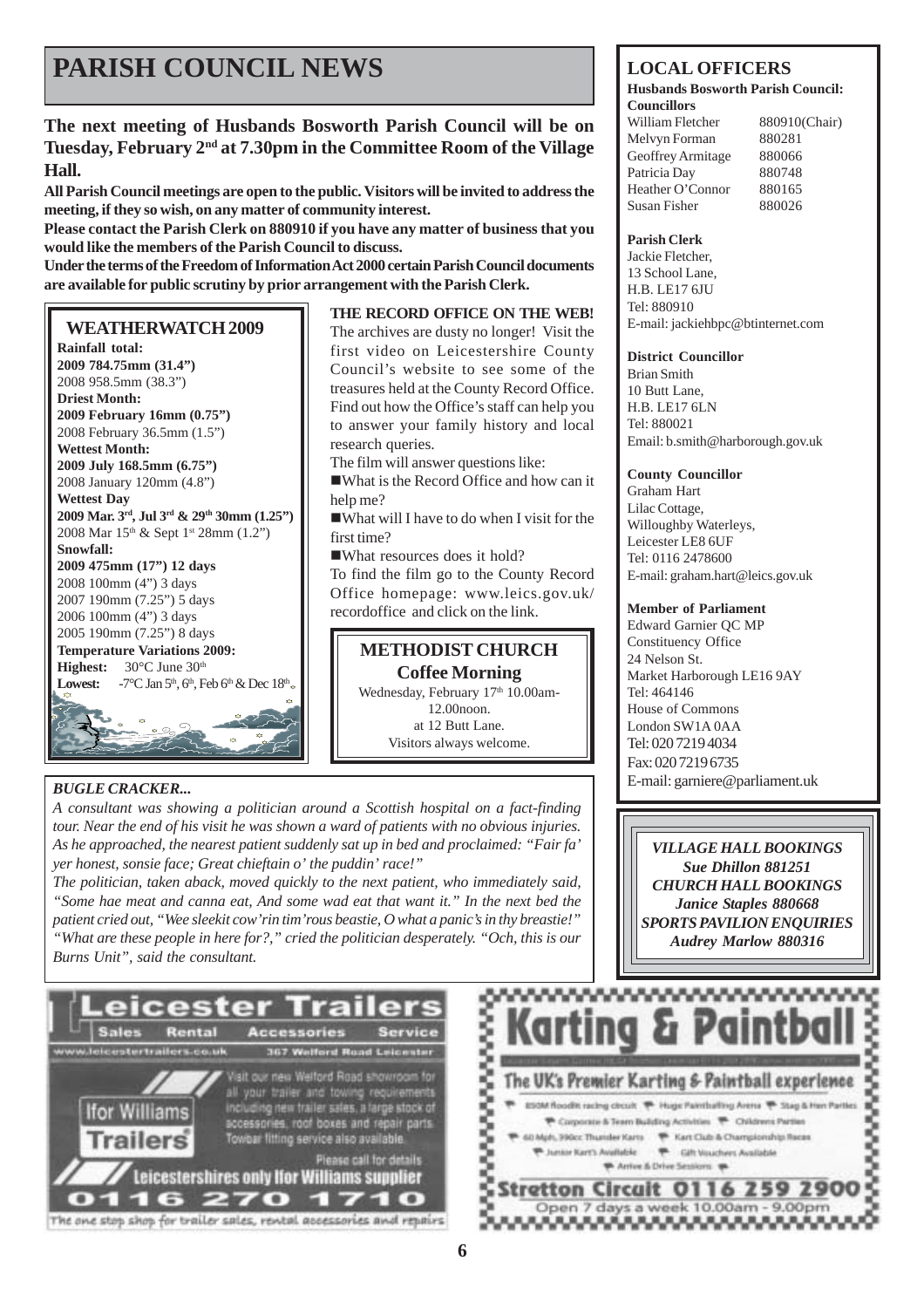## **CHURCH NEWS**

*All Saints Parish Church, Methodist Chapel & St. Mary's Roman Catholic Church*

#### **FACING THE MUSIC?**

The Government is pushing ahead with proposals to impose a public performance levy on churches, community halls and meeting places where recorded music is played. They admit that the scheme, which is likely to affect 250,000 venues, will cost voluntary organisations over £20m a year. It will affect church worship, charity discos, tea dances, youth clubs, dancing groups, sports clubs and even charity shops, all of which will now be required to pay at least £81 per year for the licence.

Local MP, Edward Garnier, is backing a campaign to get the Government to rethink their Scrooge strategy. E-mail him at: garniere@parliament.uk to register your support.

> Parish Notices *Christian Burial* **June Fura** January 18th 2010 *Baptism* **Sophie Grace Bell** January 24<sup>th</sup> 2010

#### **DID YOU MISS THE CHURCH AND CHOCOLATE SERVICE?**

If you were there or if you missed Church and Chocolate you are invited to our next service for children and adults of all ages at All Saints Church, Husbands Bosworth on February 28th at 10.30am Everyone is welcome to come and join in our worship. There is bound to be some food and drink! For more details contact Reverend Andrew Rhoades on 460150.

#### **LENT TALKS 2010**

Ever wondered about Jonah and the Whale? Our Lent programme this year will start with the Ash Wednesday service on February 17<sup>th</sup>. Over the next few weeks a number of guest



speakers will talk to us

about their favourite book of the Bible and

how God has impacted them through the Bible's content. Each talk will be followed by a short service or Compline and refreshments will be provided. This is an ideal opportunity to hear how God works through the Bible in people's lives, and everyone is invited. The evenings will start at 7.30pm on:

*Wednesday., February 17th - St. Peter's, Arnesby Thursday, February 25th - H B Church Hall Thursday, March 4th - St. Peter's, Arnesby Thursday, March 11th - H B Church Hall Thursday, March 18th - St. Peter's, Arnesby Thursday, March 25th - HB Church Hall*

Contact Rev. Alison on 880351 or Rev. Andrew on 460150 for details.

#### **COOKING THE BOOKS**

Copies of Bosworth Country Tales and Recipe Book are available from Di Jones 880741, Lorrie Forman 880281 or from church. Price £6.50 in aid of church funds.

#### **CLEAN-UP SERVICE**

There will be a church spring-clean morning at All Saints Church on Saturday, March 20<sup>th</sup> from 9.30am. Everyone is welcome to wield a brush, duster or cobwebber and catch the bits that the regular cleaning team may have missed! Refreshments will be provided for all helpers. Please help us to spruce up this beautiful building for the enjoyment of all. For further information please call Lorrie on 880281.

#### **ALL SAINTS FLOWER ROTA Altar:**

*Feb 7,14 - Heather O'Connor Feb 21 - April 2 LENT (No flowers)* **Children's Corner:** *Feb 7, 14 - Donna Bradley-Upton Feb 21 - April 2 LENT (No flowers)* **Heather would like to thank everyone for their time and effort in helping to make the church welcoming. Please call Heather on 880165 if you would like to join the Flower Rota.**

#### **DO YOU LIKE CRAFTWORK?**

**We are looking for help to make costumes and wooden props to**

**illustrate Bible Stories in school assemblies. If you are able to help or donate materials please contact Reverend Andrew**



**Rhoades on 460150. Come and have fun at our workshop on Saturday, March 13th at All Saints Church Hall from 10.00am to 4.00pm where we will be painting props and putting costumes together.**

### "CHURCH SERVICES "

### **All Saints Parish Church FEBRUARY**

| 7      | <b>6.30pm Evensong</b>                                   |  |
|--------|----------------------------------------------------------|--|
| 14     | 8.30am Holy Communion                                    |  |
| 16     | <b>SHROVE TUESDAY</b>                                    |  |
| 17     | <b>ASH WEDNESDAY</b><br><b>7.30pm Service at Arnesby</b> |  |
| 21     | 10.30am Benefice Service<br>at Bruntingthorpe            |  |
| 28     | 10.30am All Age Worship                                  |  |
|        | <b>Short Communion every Wed. at 9.15am</b>              |  |
|        | <b>Churchwardens:</b>                                    |  |
|        | Peter Jones 880741                                       |  |
|        | <b>Brian Smith 880021</b>                                |  |
| Vicar: |                                                          |  |
|        | <b>Rev. Alison Hampton 880351</b>                        |  |
|        | <b>Methodist Church</b>                                  |  |
| 7      | <b>Join with All Saints</b>                              |  |
| 14     | <b>Mr Stephen Pointer</b>                                |  |
| 21     | <b>Rev. Trevor Thomas</b>                                |  |

**28 Rev. B Kennard (Communion)**

**Services every Sunday 6.30pm. All Welcome**

**Contacts: Rev. Brian Kennard 462889 Senior Church Steward: Mr. A Lloyd Jones 880343**

## **St Mary's Roman Catholic Church**

П

**Services every Sunday 8.30am.**

**Contact: Robert Constable-Maxwell 880361 Father Owen O'Neil 462359**

### . . . . . . . . . . . **PETFRIENDS**

### *Pet & Home Care*

PetFriends provides clients' dogs, cats and other pets the loving care that they need while you are away, right in your own home! Your pets will stay in their own secure, familiar environment and follow their customary routine and diet.

**A local veterinary nurse will look after your pets and home while you are away.**

Pets fed, watered and excercised. Medication administered, plants watered.

Fully insured - references available

**For more information please contact Natasha Blunt VN 01858 880183 or 07739 467284**

----------------